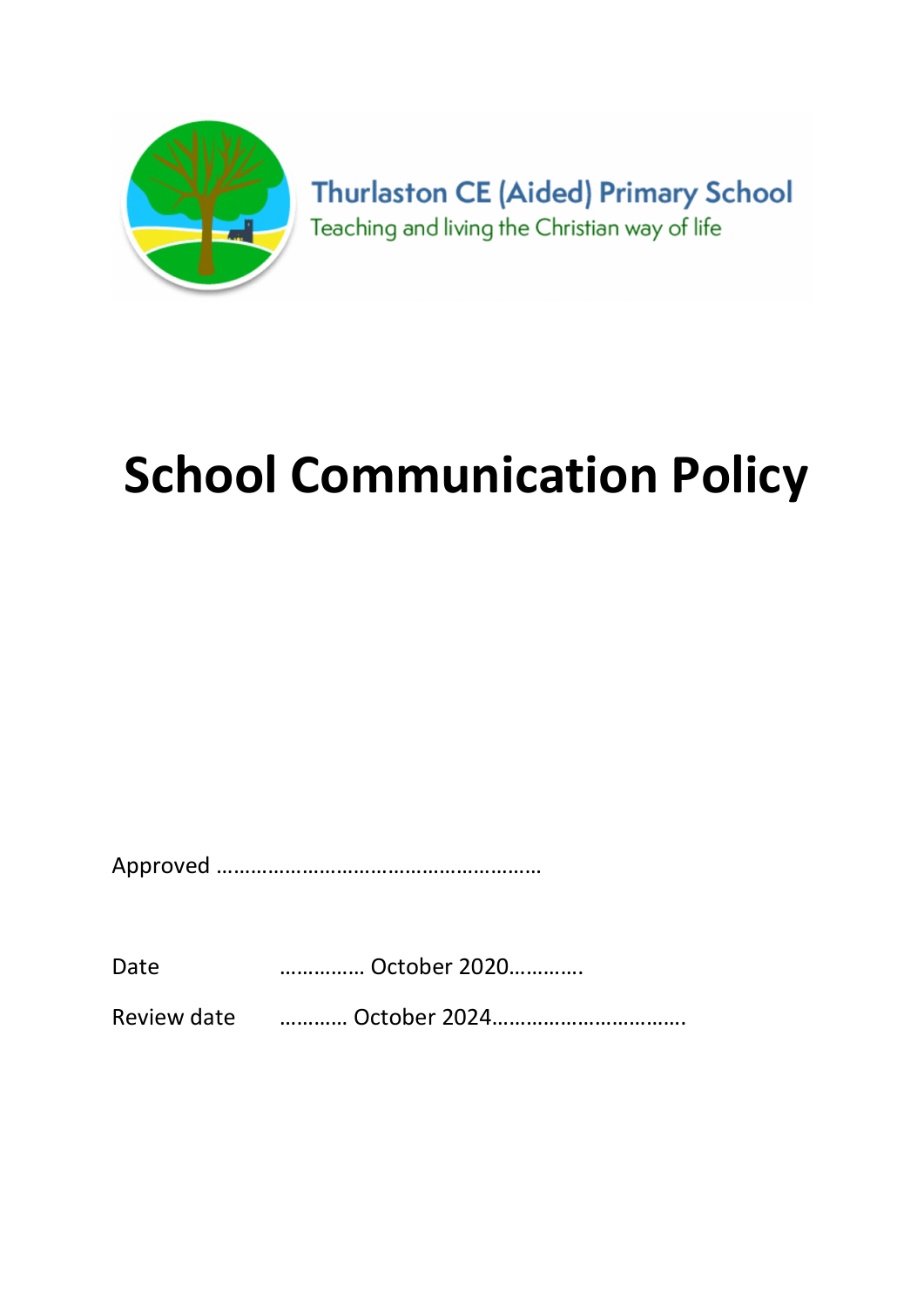# School Communication Policy

# Introduction

Good communication is much more than the exchange of information. It is through effective and interactive communication that information is transmitted, understanding is developed and shared, trust is built, confidentiality respected and action coordinated. Communication includes not only the message but also how that message is communicated. Good communication promotes partnership. We believe through good communication we also share our Christian Values.

# Aim

To ensure that Thurlaston CE (Aided) Primary School is a thriving and successful school, we must communicate effectively with each other, with our pupils, with their parents and with other members of the wider community. We need to ensure that communications between all members of the school community are clear, professional, timely and appropriate.

# **Objectives**

All communications at Thurlaston CE (Aided) Primary School should:

- Keep staff, pupils, parents, and stakeholders well informed.
- Be open, honest, ethical and professional.
- Be jargon free and easily understood by all.
- Be actioned within a reasonable time.
- Use the methods of communication most effective and appropriate to the context, message and audience.
- Take account of relevant school policies.

# Methods and considerations

### **Newsletters**

School will produce regular newsletters to inform the school community of upcoming events and highlight successes. These will be distributed to all families in print form. They will also be posted on the school website. Families who wish to receive this by email may also request it.

# Annual Pupil Reports

These will be produced annually according to the agreed school format. They will meet legal requirements. Teachers will be responsible for writing the report but may get input from other staff and agencies. Reports will be read by the headteacher before being distributed. These reports will normally be sent out in the summer term but may be sent out at different times in the year if there is good reason to do so.